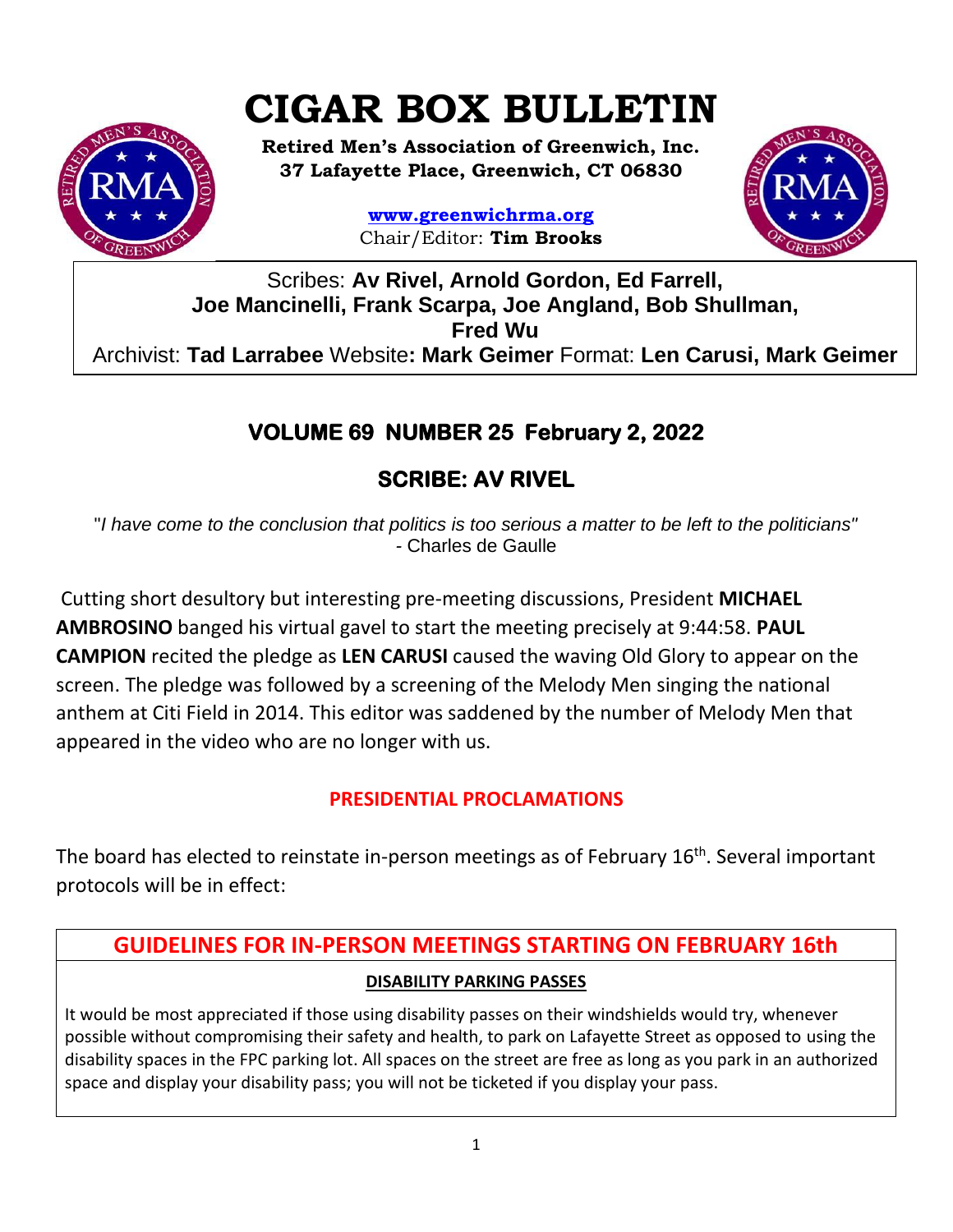#### **ATTENDANCE RULES AT THE FPC**

- Members (other than the Setup Committee) should not enter the church prior to 9:00.
- Setup Committee can enter the church no earlier than 8:30 using the side elevator entrance.

#### **COVID RESTRICTIONS AT THE FPC**

- You must show proof of being fully vaccinated and boosted (or have previously provided such proof to Peter Stern) to enter the church.
- You must wear a mask at all times everywhere in the church, including the fellowship hall. These rules apply for both the membership meeting and the speaker presentation.

You can pre-register your vaccination status by sending a scan or photo of your vaccinations card(s) to [members@greenwichrma.org.](mailto:members@greenwichrma.org) For members who cannot scan or send photos there will be special Zoom session where you can sign in and show your credentials on screen. Saturday, February 5, between 2:00 and 3:00 pm. Questions? Email [Lencarusi@gmail.com.](mailto:Lencarusi@gmail.com)

The RMA of Stamford is asking for volunteers to join "Wheel it Forward." They have an inventory of donated medical devices (wheelchairs, crutches, walkers, etc.) they loan to needy patients. For more information, please visit their website: [wheelitforwardusa.org.](https://www.wheelitforwardusa.org/)

**MICHAEL** is looking for someone to do a human interest story at the March 16 meeting, in honor of St. Patrick's Day.

#### **CORRESPONDING SECRETARY**

**ARNOLD GORDON** reminded everyone that today is Groundhog Day. Punxsutawney Phil, the central figure in the Pennsylvania area he is named after, emerged from his borough and saw his shadow this morning. That means six more weeks of winter.

**ARNOLD** is still looking for someone to deliver a memorial for Charlie Marshall and asked the members if anyone knew him. He also made a renewed pitch for one or two members to join the corresponding secretary joke group. **ARNOLD** then described a generous benefit involving meeting rooms at Greenwich Library that **BOB RIMMER** called to his attention. One can reserve without charge the use of certain rooms for up to three hours. Masks are required. There are small, electronically equipped conference rooms for one to four people, or large,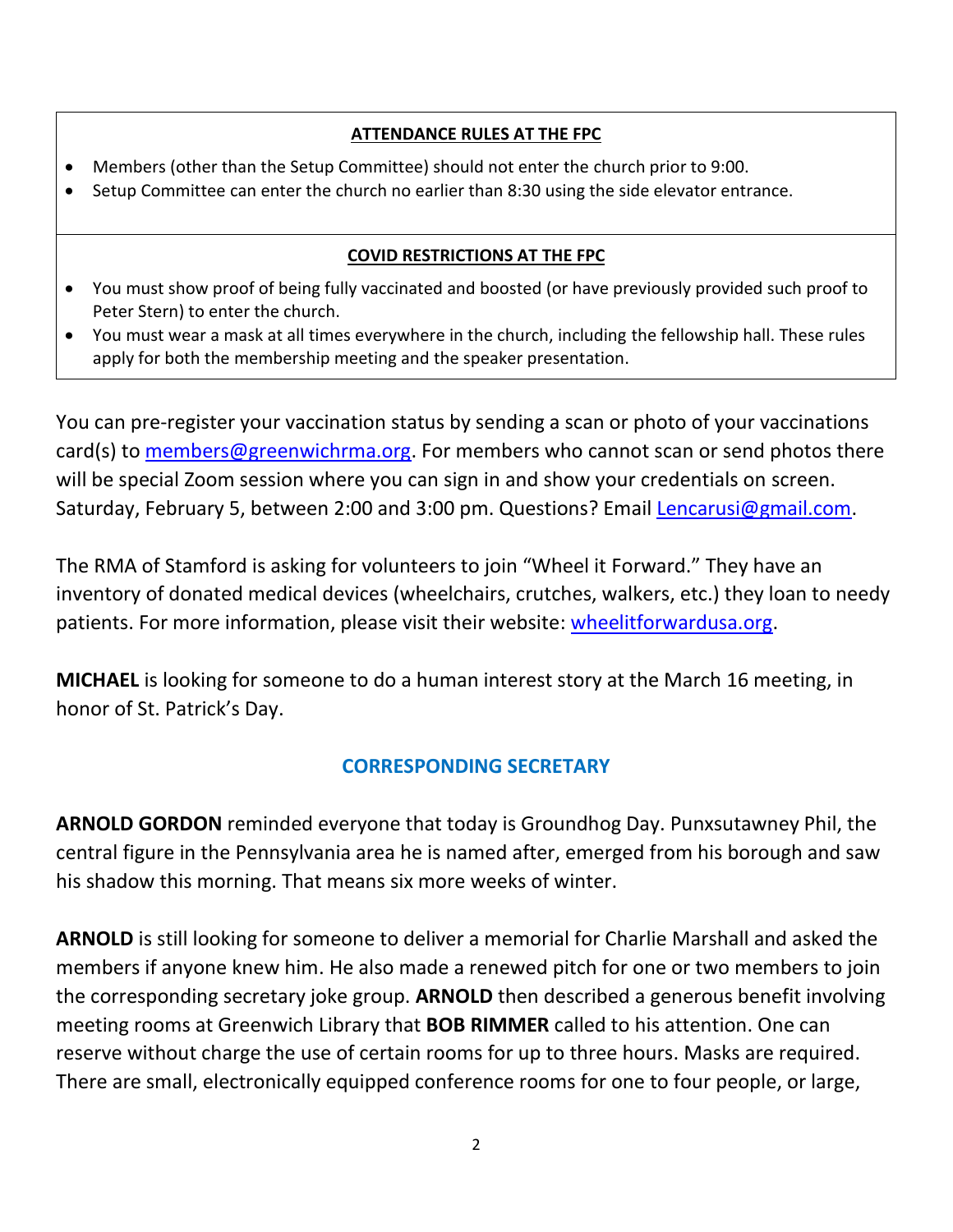electronically equipped meeting rooms with a capacity of 10 to 12 people. No food or beverages are allowed in the small study rooms. All the rooms can be used for anything as long as it is "in good decorum," including card playing. Rooms can be booked online or by phone up to seven days in advance. Those without a library card will need to leave their driver's license or other ID with the staff. For details, see

<https://www.greenwichlibrary.org/room-rentals/>

The library will hold an interesting program on Wednesday, February 23<sup>rd</sup> at 7:00 pm, either in person or via live stream, to hear from Maryland Congressman Jamie Raskin on his new, provocative memoir, *Unthinkable: Trauma, Truth, and the Trials of American Democracy*. Details and registration information can be found at <https://greenwichlibrary.libcal.com/event/8779118>

**ARNOLD** ended his comments by wishing everyone a Happy Lunar New Year, aka Chinese New Year, the year of the tiger, which began on February 1<sup>st</sup>. He then introduced AV RIVEL, doing double duty as scribe and jokester**. AV** regaled the assembled with two knee-slappers about snow storms and the strange things people do during them.

#### **MEMBERSHIP REPORT**

**PETER STERN** unmuted himself to present the membership stats and to emcee the induction of **TOM DOODY** (he gets capitalized, because by the time you read this, he will be a member). Meeting attendance was 64, all via Zoom, with no guests. Birthdays were **BOB STRONG,** 73, **JACK WEIR,** 75, and **ED MILLER,** 79. Happy Natal Day to all three of you!

First time attending as a member was **GARY RIDDELL**, who therefore has a 100% attendance record. Snow birds via Zoom were **BILL O'DONNELL** and **TONY FITZPATRICK.**

Next came the induction of **TOM DOODY**, who was nominated by **ED MASTOLONI** and seconded by **PETER STERN. TOM** is a graduate of Brooklyn Tech and CCNY. After military service in Viet Nam, he went to work at the Mad Hatter Restaurant on the upper West Side, which he later bought and owned for 30 years. He was active in U.S. and International Rugby Clubs. He has been married to Eileen for 51 years and has two sons and four grandchildren. He was welcomed into the RMA by unanimous vote. Welcome aboard, **TOM**!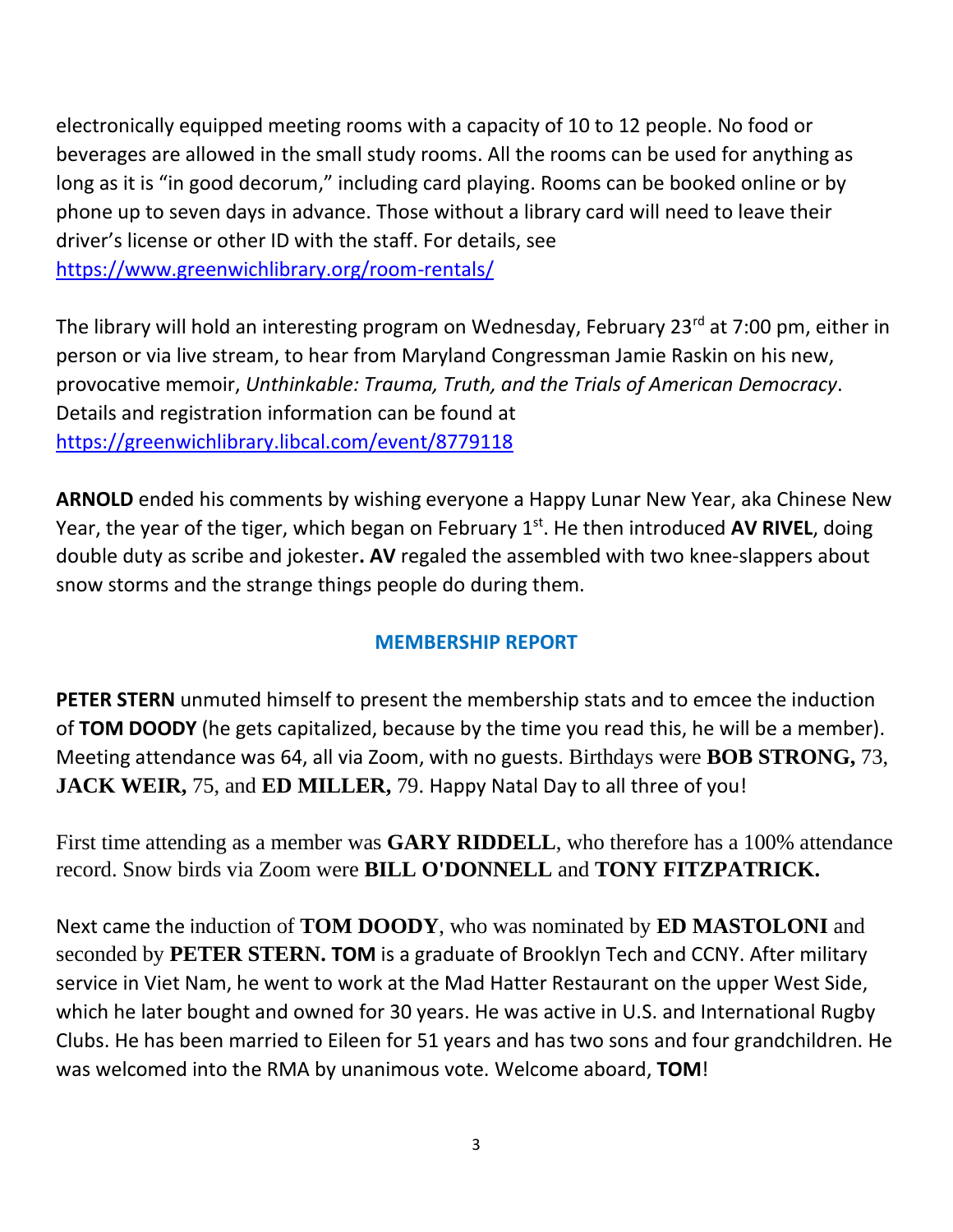

Tom Doody

**DON ROTZIEN** announced that our first ROMEO lunch of the new year will take place on Thursday, February 24th at noon (or 1:00 depending on attendee votes) at Tengda Restaurant on Field Point Road across from the library. It's an Asian restaurant and the lunch entrees are mostly in the \$12-\$15 range**. PETE UHRY** scouted it out and found that they have a section for private parties but it can only hold a maximum of 20 people so reservations will be strictly first come first served. If you are interested in attending, please email [dsrotzien@gmail.com.](mailto:dsrotzien@gmail.com) An update will be provided next week.

#### **PROGRAM ANNOUNCEMENTS**

**BOB RIMMER** gave the heads' up on today's speaker, Steven B. Katz, JD, MBA, LLM, MPH, CPA, CDP, FACHE, SHRM-SCP, who will speak on "Successfully Aging at Home and in Our Community." Dr. Katz is well credentialed and is active in supporting Greenwich's community of older citizens. He also runs a health care agency in the private sector. His talk should resonate with the RMA community.

**BOB PHILLIPS** prepared us for next week's speaker, Basil Hero, whose talk is titled "The Mission of a Lifetime: Lessons from the Men Who Went to the Moon." Hero, an award winning former investigative reporter with NBC News, shares stirring reflections from nine of the 12 surviving astronauts, out of 24 in all, who walked on or orbited the moon. His critically acclaimed book, *The Mission of a Lifetime: Lessons from The Men Who Went to the Moon*, was selected by the *Financial Times* as one of its top ten reads of the summer and is considered one of the best books on the leadership skills and spirituality of the Apollo astronauts. Don't miss this talk, it promises to be out of this world!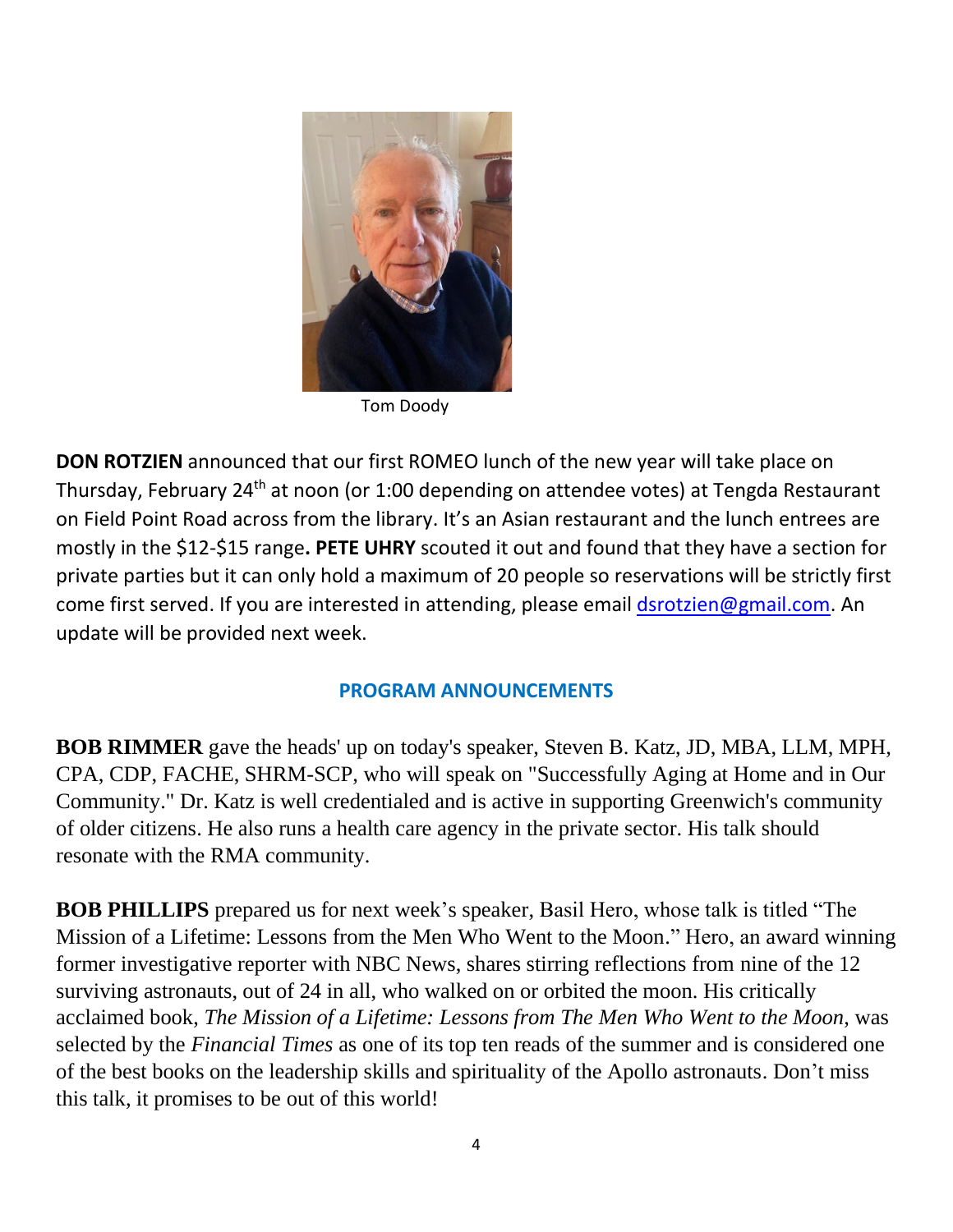### **THE SPORTS PAGE**

**Pickleball: PAT MACCARTHY** reminded members that pickleball is played, weather permitting, from 11 am until 1 pm on Mondays and Thursdays at Christiano Field. If you would like to be put on the "play/no play" email list, please contact **MARK GEIMER** [\(mark.geimer@gmail.com\)](mailto:mark.geimer@gmail.com).

**Walkers: TAD LARRABEE** reported that last Thursday, eight hearty RMA Walkers met at Byram Park all bundled up for a nice walk on a crisp, cold day. Thankfully, there was no wind. We walked along Byram Shore Road out to Hawthorne Beach, the furthest southwest land in CT. Yes, we were trespassing, but nobody bothered us because the beach was abandoned! We then walked north paralleling the Byram River and back to Byram Park. We had an enjoyable winter outing.

**Indoor Tennis & Hearts: ANDY HOLMES** doubly reported that this past Friday four tennis matches were played over at the Old Greenwich Tennis Academy. In the opening round, the winners on court one were **JIM FISHBEIN** and **RALPH NEWITTER** and the winners on court two were **BILL FAKUNDINY** and **ANDRE MAZUREK.** In the finals round, the winners on court one were **JIM FISHBEIN** and **ANDRE MAZUREK,** and over on court two the winners were **DON BREISMEISTER** and **ANDY HOLMES.** This week's captain will be **MICHAEL AMBROSINO**.

**Hearts:** The foursome of **JIM DEAN, JACK SWEGER, BOB SHULLMAN** and **ANDY HOLMES** got together via the Trickster website and played four games of hearts. **JIM DEAN** won three games and **ANDY HOLMES** won one game. There were three moonshots, two by **JIM DEAN** and one by **ANDY HOLMES.**

**Tai Chi: WILL MORRISON** suggested "Enjoy a change of pace. Tai Chi specializes in SLOW. We do slow and slower like no other. Why? The slow movements allow for detailed and deep focus on the accuracy and internal dynamic of the movement. So, if the world is moving too fast, practicing tai chi just might be the world for you." Participation is free, although contributions are welcome. Mondays, 9:30 am in Old Greenwich and on Zoom. Sign-up with WILL required, [wdmorrison@gmail.com](mailto:wdmorrison@gmail.com) or through [experiencetaichi.org.](http://experiencetaichi.org/)

**Bridge: ANDRE MAZUREK** dealt the scores: **ED MASTOLONI,** 3,430, **ANDRE MAZUREK,** 2,280**, CHARLIE LAND,** 1,910**, RON MURRAY,** 1,600.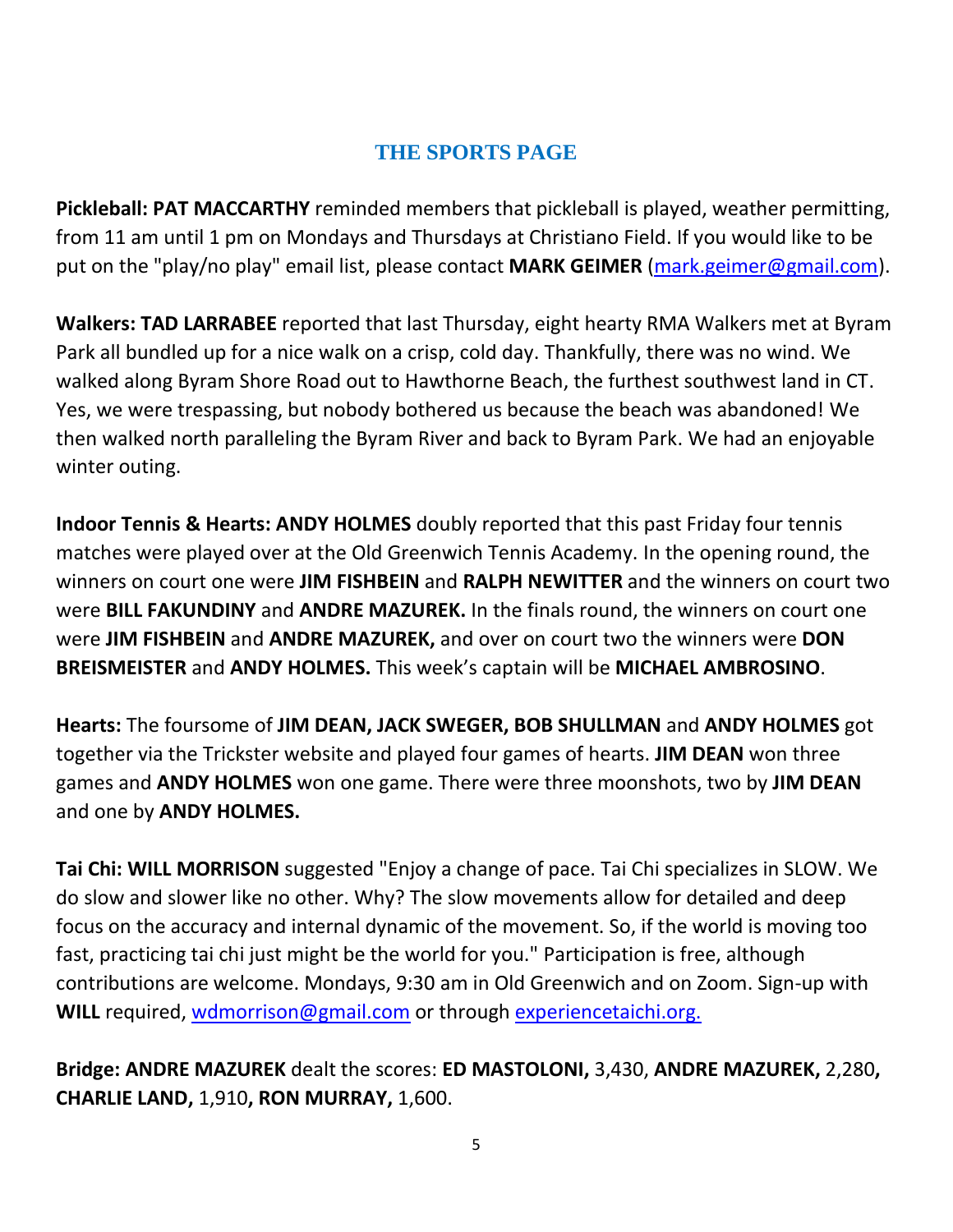**Paddle Tennis: JIM DEAN** served up the following report. The RMA paddle team met on Wednesday, February 2<sup>nd</sup>, under bright blue skies with a temperature of 28 degrees. Play on both courts by **AMBROSINO, DEAN, GREIMER, HOMES, HARDEN, MANCINELLI, MORRISON, MAZUREK** and **WU** was brisk with **MAZUREK** (aka SLASH) and **WU** (STRETCH) demonstrating their formattable paddle skills.

#### **TODAY'S SPEAKER**

Dr. Steven Katz is the Chairman of the Commission on Aging for the Town of Greenwich and is co-spearheading Greenwich's Age and Dementia Friendly certification initiative with the AARP, World Health Organization, and Dementia Friendly America. He is the Ambassador of the Aging 2.0 Greenwich Chapter. Dr. Katz is also the President of Sterling Care, a certified home health agency, a non-medical companion and homemaker agency, a certified geriatric care management practice, and a senior living placement service based in Greenwich. He is an adjunct professor of Health Care Policy and Management at the Columbia University School of Public Health. Dr. Katz has an MPH from Columbia University, an LLM in taxation from NYU School of Law, MBAs in finance and accounting and a JD from Fordham University, and a BA in psychology from Brandeis University. He is a New York Certified Public Accountant and has been admitted to the bars in New York and Connecticut.

Dr. Katz's talk was up-close and personal for RMA members and addressed ways of defining "Successful aging and how to achieve it." In one line: "How to modify your environment to meet the reality of aging." This is something that all of us should be seriously thinking about, especially after this talk.

Some of the highlights Steven elaborated on dealt with how to successfully age at home:

- Stay healthy and take care of your body
- Stay cognitively active
- Stay socially engaged
- Stay spiritually engaged
- Be resilient

Roadblocks to successful aging include: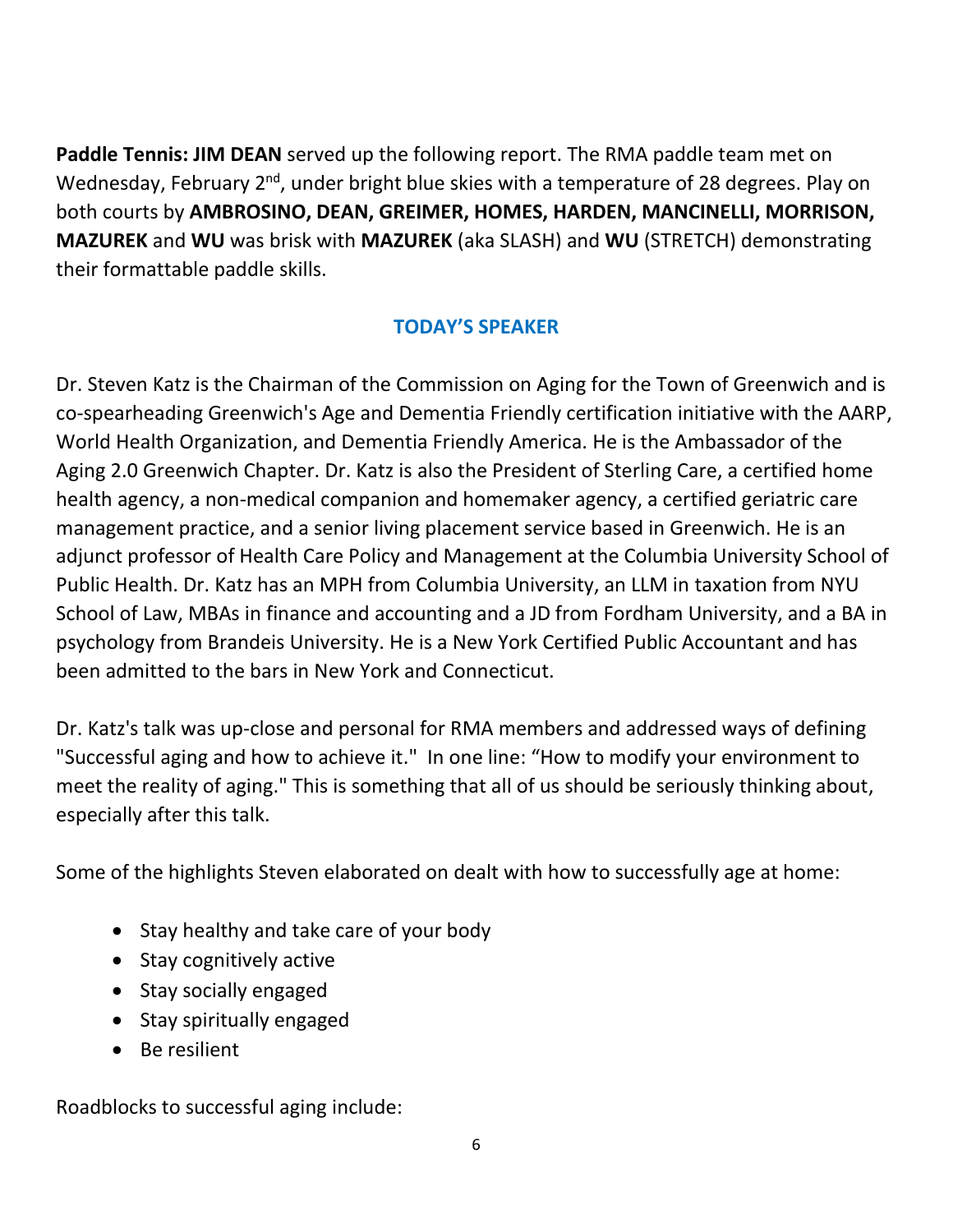- Ignoring warning signs
- Being slow to, or refusing to, adapt the home environment to developing needs
- Not asking for help
- Not realistically planning for ongoing changes
- Self-isolation
- Not seeking medical help or support

One of the highlights of Dr. Katz's talk was using a Zoom feature to poll attendees as to their opinions on certain topics. The responses were instantly aggregated and presented. Dr. Katz was then able to use that data as talking points for his presentation

Dr. Katz offered to send RMAers copies of his slides and answer questions after his talk. He can be reached at [Steve.Katz@sterlingcare.com](mailto:Steve.Katz@sterlingcare.com)

#### NEXT WEEK'S SPEAKER

Next week's talk will be "The Mission of a Lifetime: Lessons from the Men Who Went to the Moon," by Basil Hero, an award winning former investigative reporter with NBC News. He will share stirring reflections from nine of the 12 surviving astronauts, out of 24 in all, who walked on or orbited the moon.

#### **SPECIAL FEATURE**

Past President **PETE UHRY** has asked that we include a few "historical" RMA pictures, with a question of the week. How many of these past presidents could you identify in this 2014 picture?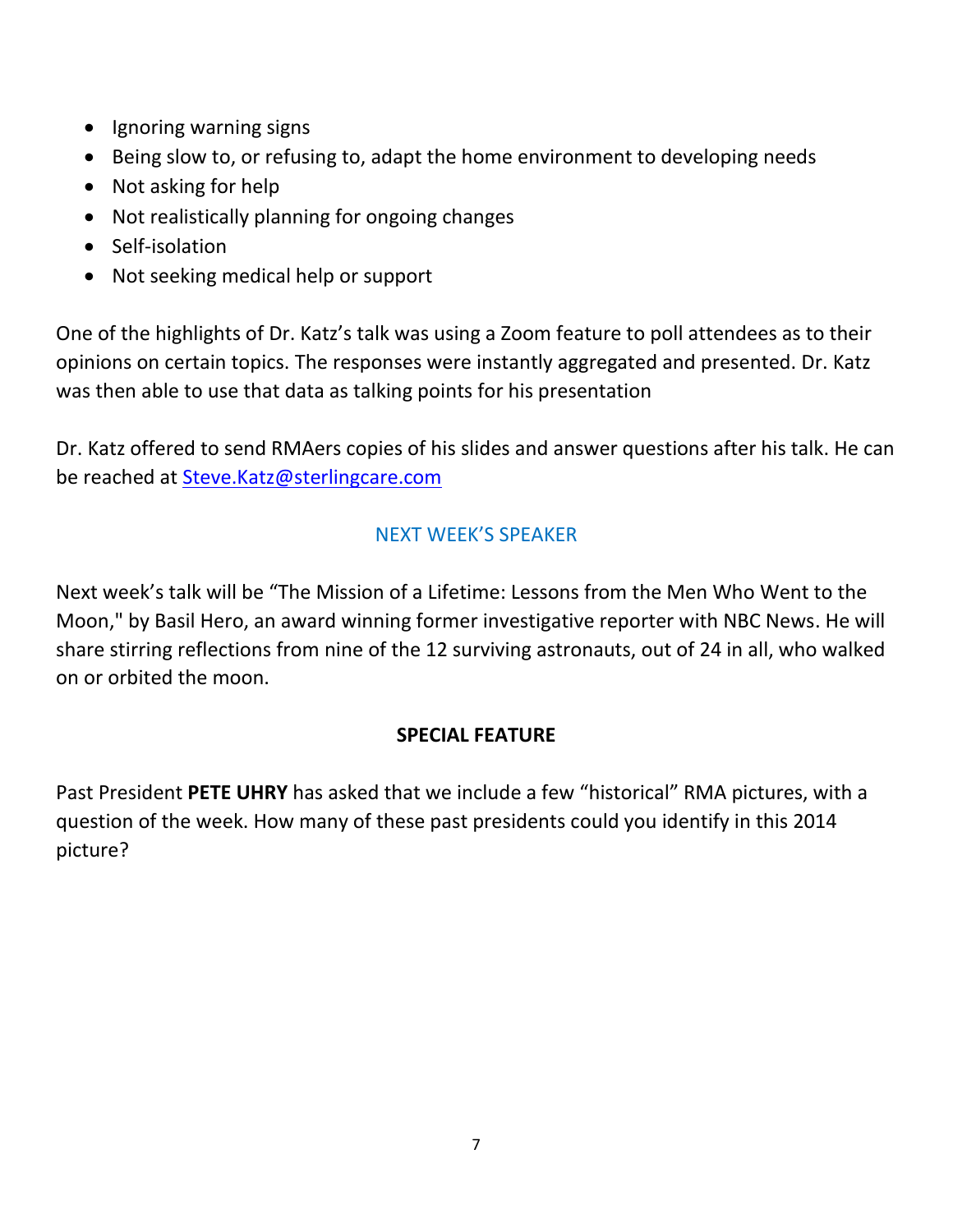

From left to right they are **Leon Freeman, Pete Uhry, Chuck Standard, Sam Marasso, Rich Limbacher, Mike Ryan, Ralph Viggiano, John Craine, Rich Bartholomew, Tom Healy, Mike Smith, Bob Phillips** and **Don Conway.**

Do you have any pictures of past RMA activities?

#### **IMPORTANT REMINDERS**

**TO CBB CONTRIBUTORS:** Scribe for the next meeting, on February 9, will be **→FRANK SCARPA←**. Please send a copy of any remarks you want included in the CBB to [frankjscarpa@gmail.com.](mailto:frankjscarpa@gmail.com)

**ALL MEMBERS**: Do not forget to report all your inside and outside volunteer hours to **JOHN FEBLES** at [jfebles13@gmail.com.](mailto:jfebles13@gmail.com)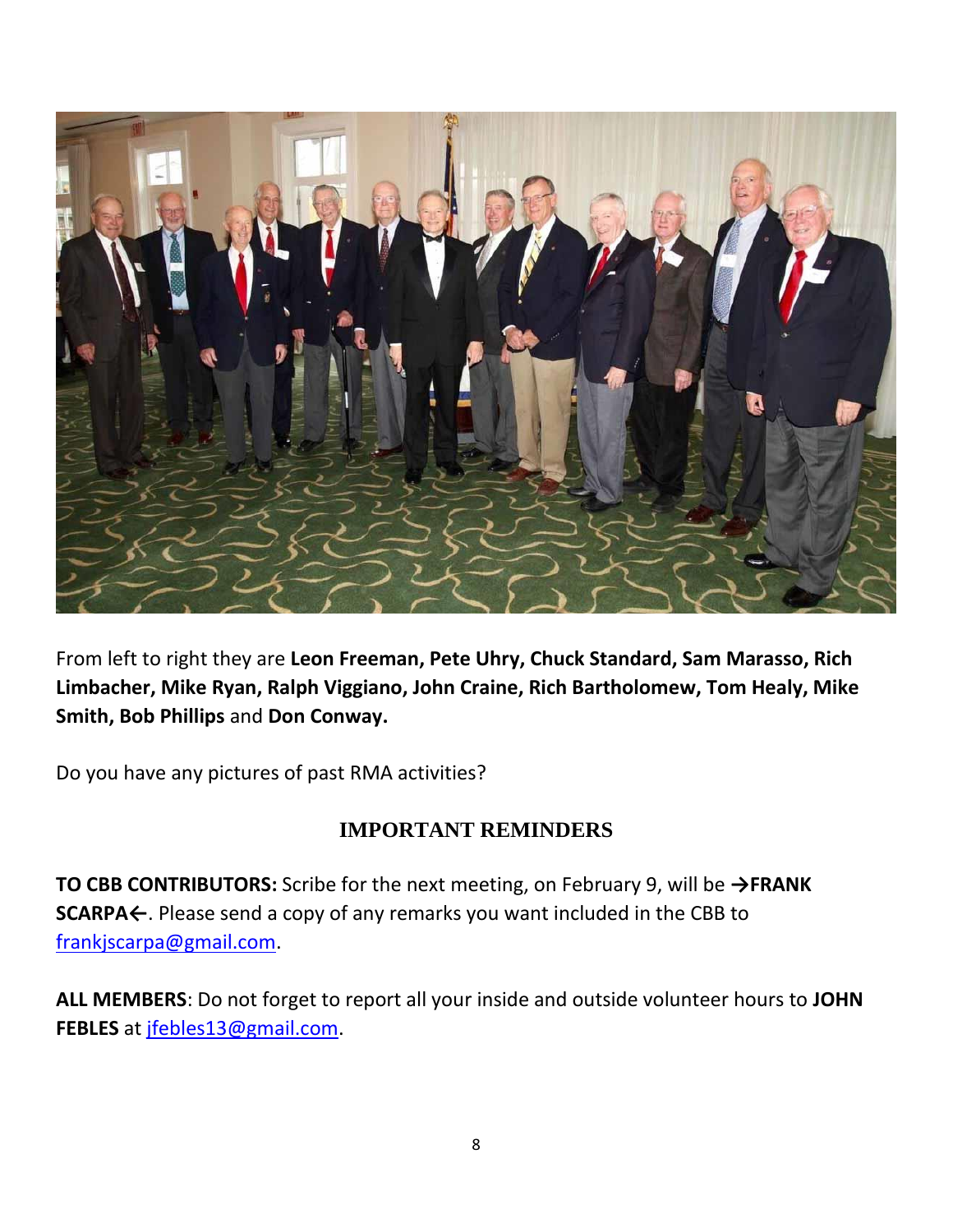**ALL MEMBERS**: The CBB Team works every week to write and publish an informative and concise bulletin for our members' enjoyment. We welcome new members to join the CBB Team. Please contact TIM BROOKS at throo@aol.com if you are interested.

**ALL MEMBERS** are reminded that in addition to streaming on the Internet, RMA speakers are normally shown on the local public access TV channels, Verizon FIOS channel 24 and Optimum (Cablevision) channel 79.

Retired Men's Association of Greenwich, Inc. · 37 Lafayette Place · Greenwich, CT 06830 · USA. Visit our website at **[https://greenwichrma.org.](https://greenwichrma.org/)**

| <b>Weekly Repetitive Activities*</b> |                        |                                                                                 |                                                                                 |  |
|--------------------------------------|------------------------|---------------------------------------------------------------------------------|---------------------------------------------------------------------------------|--|
|                                      |                        |                                                                                 |                                                                                 |  |
| Day                                  | <b>Time</b>            | <b>Activity</b>                                                                 | <b>Contact</b>                                                                  |  |
| Mondays                              | $9:30$ am              | Tai Chi Workout                                                                 | Will Morrison - wdmorrison@gmail.com                                            |  |
| Mondays                              | 11:00 am to 1:00<br>pm | Pickleball at Christiano Park                                                   | Pat MacCarthy - pmaccarthy 415@gmail.com<br>Mark Geimer - mark.geimer@gmail.com |  |
| Tuesdays                             | 10:00 to 11:00 am      | Platform (paddle) tennis at<br>Loughlin Field, Cos Cob                          | John Dean - jhdeanco@gmail.com                                                  |  |
| Wednesdays                           | 9:45 to 10:30 am       | <b>RMA Weekly Meeting</b>                                                       | Horst Tebbe - onehorst@optimum.net or Len<br>Carusi at lencarusi@gmail.com      |  |
| Wednesdays                           | 12:45 to 3:30 pm       | Hearts at the Women's<br>Club                                                   | John Kavanagh - jjkct176@gmail.com                                              |  |
| Wednesdays                           | 12:30 pm               | Bridge at The Women's<br>Club                                                   | Andre Mazurek - mazurek.a.j@gmail.com                                           |  |
| Thursdays                            | $8:00$ am              | "Tai Chi Fundmentals" -<br><b>First Congregational</b><br>Church, Old Greenwich | Will Morrison - wdmorrison@gmail.com                                            |  |
| Thursdays                            | $9:00$ am              | <b>RMA Walking</b>                                                              | Tad Larrabee - tadlarra@optonline.net                                           |  |
| Thursdays                            | 11:00 am to 1:00<br>pm | Pickleball at Christiano Park                                                   | Pat MacCarthy - pmaccarthy 415@gmail.com<br>Mark Geimer - mark.geimer@gmail.com |  |

#### **RMA 2022 CALENDAR**